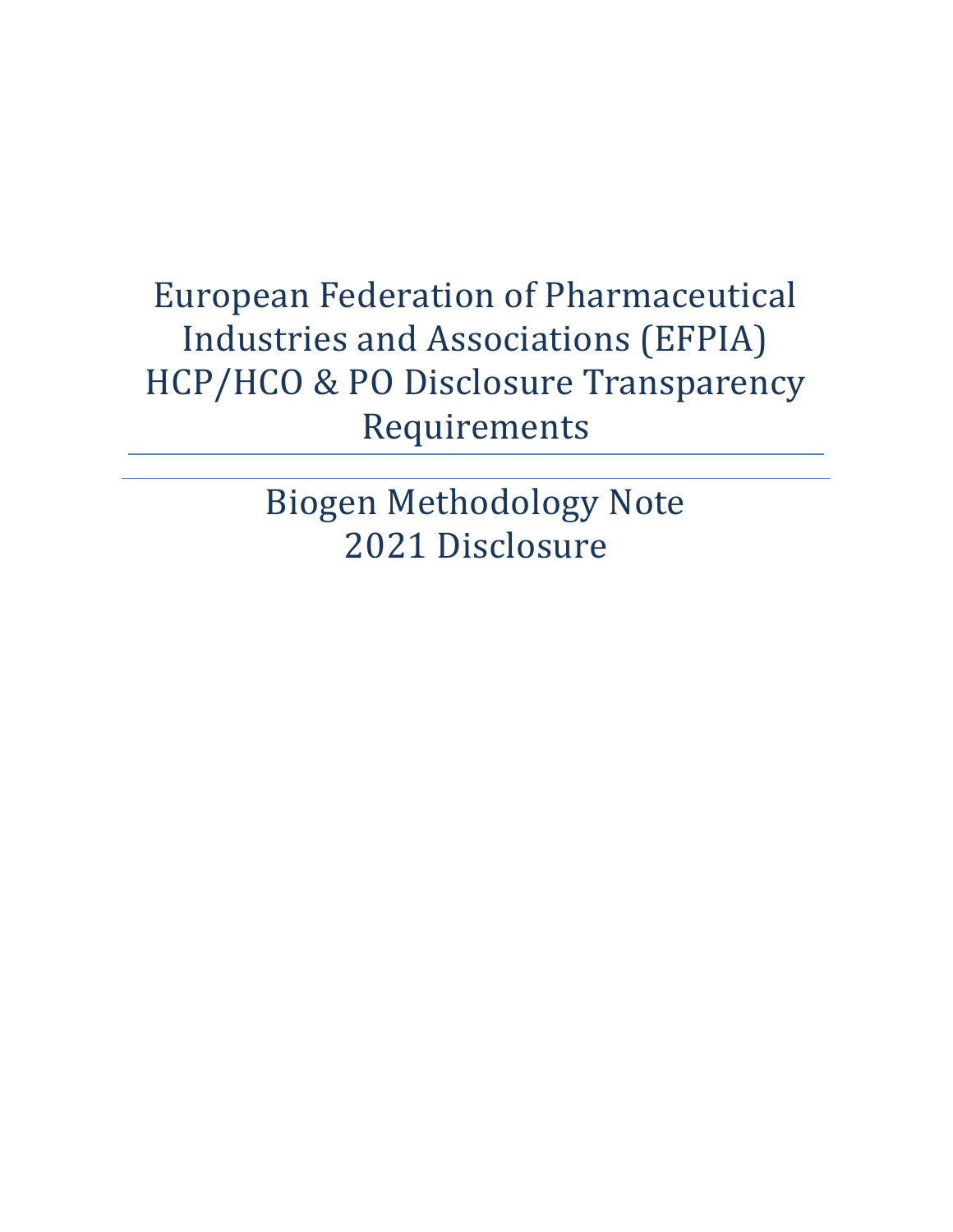## **Contents**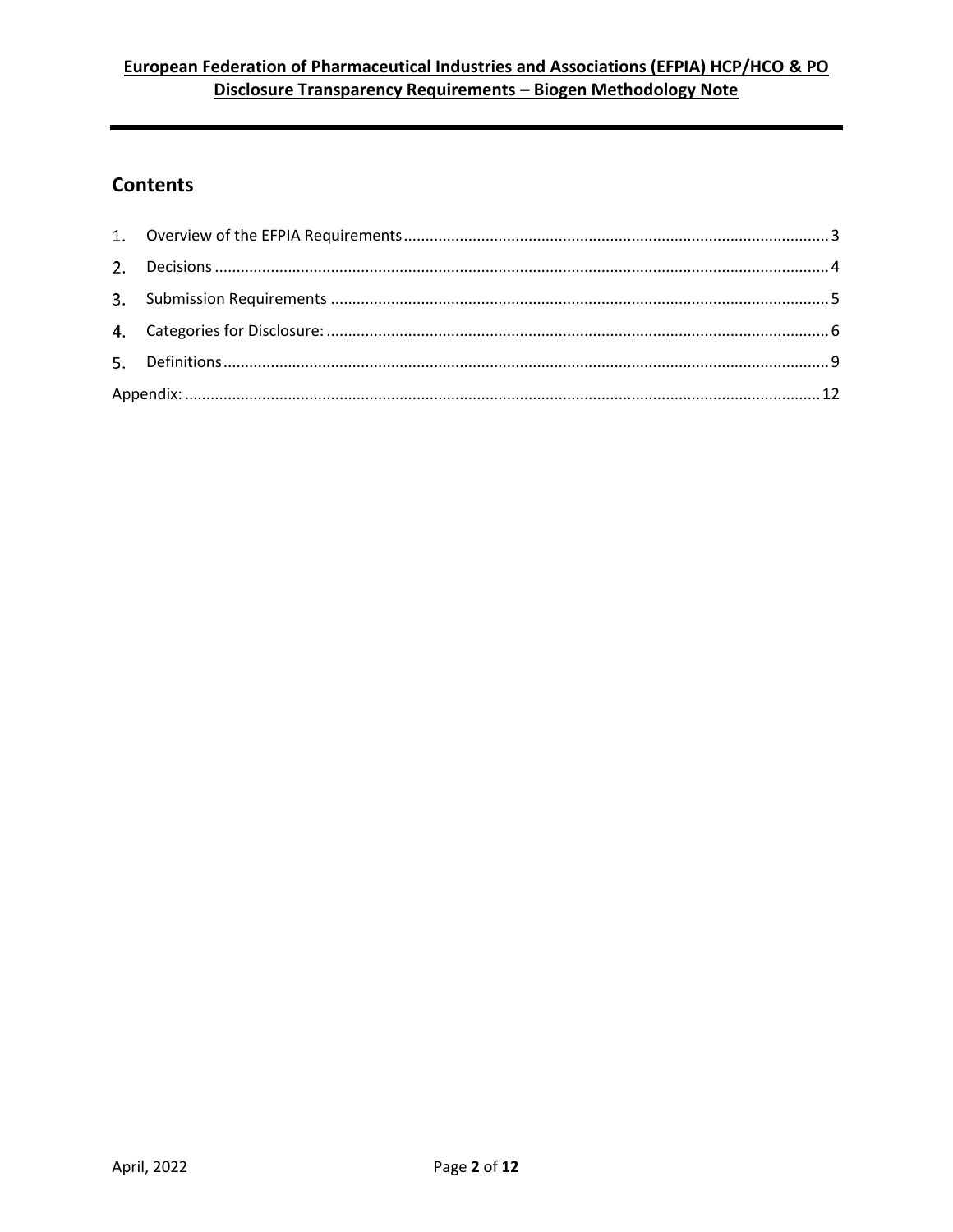## <span id="page-2-0"></span>**Overview of the EFPIA Requirements**

#### **European Federation of Pharmaceutical Industries and Associations (EFPIA):**

The European Federation of Pharmaceutical Industries and Associations (EFPIA) represents the pharmaceutical industry operating in Europe. Through its direct membership of 36 national associations EFPIA is the voice on the EU scene of leading pharmaceutical companies committed to researching, developing, and bringing to patient's new medicines that will improve health and the quality of life around the world.

#### **The call for Transparency:**

EFPIA believes that interactions between the pharmaceutical industry and healthcare professionals have a profound and positive influence on the quality of patient treatment and the value of future research. At the same time, the integrity of the decision of a healthcare professional to prescribe a medicine is one of the pillars of the healthcare system. EFPIA recognizes that interactions between the industry and healthcare professionals can create the potential for conflicts of interest. Consequently, professional and industry associations, including EFPIA and its member associations, have adopted codes and guidelines to ensure that these interactions meet the high standards of integrity that patients, governments and other stakeholders expect.

In order to continue to be successful, self-regulation needs to respond to the evolving demands of society. In particular, there is a growing expectation that interactions between corporations and society are not only conducted with integrity but are also transparent. Following the EU Commission initiative on Ethics & Transparency in the pharmaceutical sector, a multi-stakeholders' platform – including, among others, EFPIA – has adopted a "List of Guiding Principles Promoting Good Governance in the Pharmaceutical Sector".

In line with these Guiding Principles, EFPIA believes that it is critical to the future success of the pharmaceutical industry to respond to society's heightened expectations. EFPIA has therefore decided that its existing Code on the Promotion of Prescription-Only Medicines to, and Interactions with, Healthcare Professionals (the "HCP Code") and Code of Practice on Relationships between the Pharmaceutical Industry and Patient Organizations (the "PO Code") should be supplemented by requirements for detailed disclosure regarding the nature and scale of the interactions between the industry and healthcare professionals and organisations. EFPIA hopes that, by taking this step, it can enable public scrutiny and understanding of these relationships and thus contribute to the confidence of stakeholders in the pharmaceutical industry.

#### **Countries in Scope:**

Countries with an EFPIA Member Association currently include the following 36 countries: **Austria, Belgium, Bosnia & Herzegovina, Bulgaria, Croatia, Cyprus, Czech Republic, Denmark, Estonia, Finland, France, Germany, Greece, Hungary, Iceland, Ireland, Italy, Latvia, Lithuania, Macedonia, Malta, Netherlands, Norway, Poland, Portugal, Romania, Russia, Serbia, Slovakia, Slovenia, Spain, Sweden, Switzerland, Turkey, Ukraine, United Kingdom**.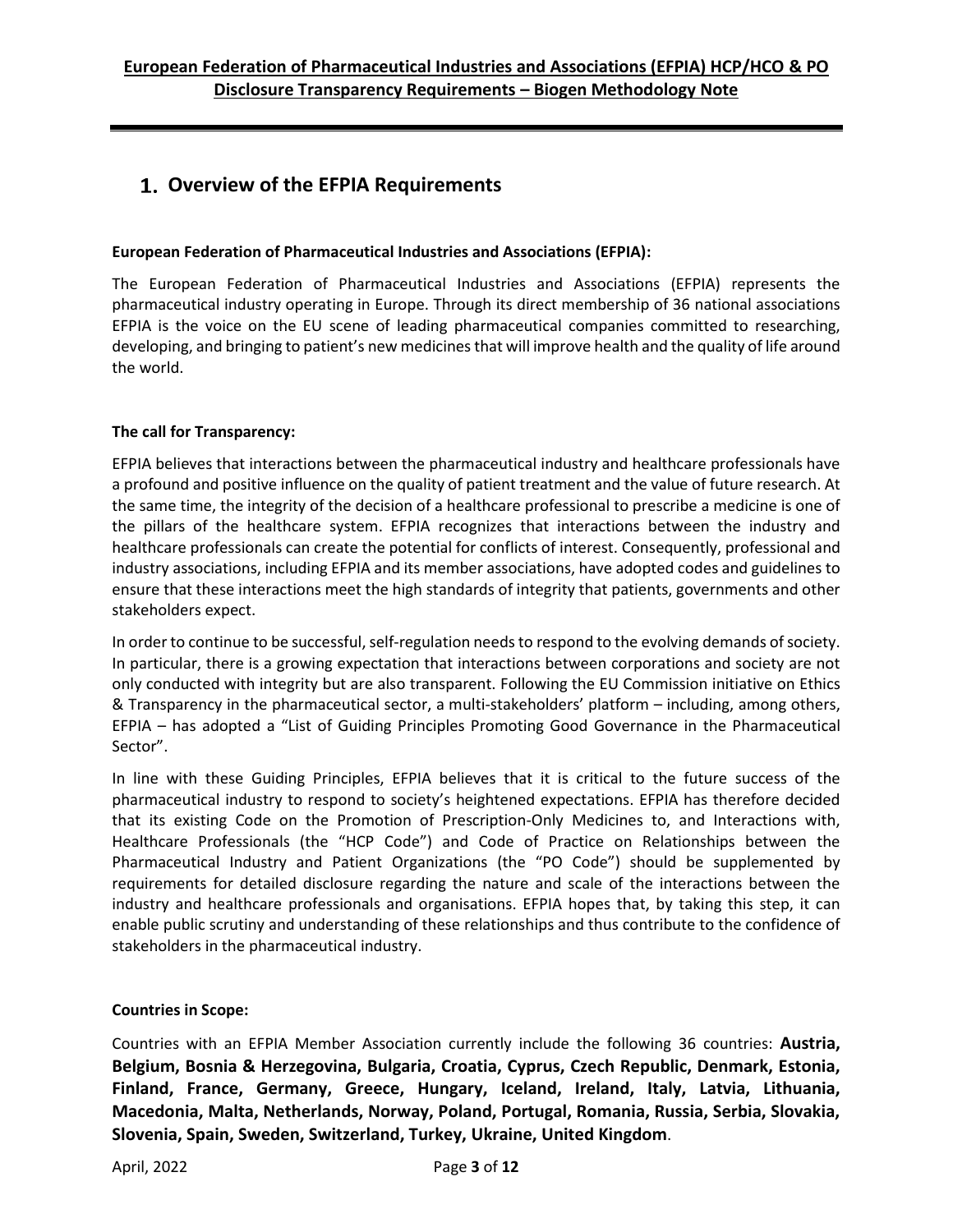## <span id="page-3-0"></span>**Decisions**

The purpose of this methodology note document is to provide generic & unified guidance on Biogenspecific decisions that explain the disclosure data. This document highlights the decisions that drive our collection, aggregation, and reporting process. The specific individual country information whenever appropriate is included in the Appendix.

| Tax & VAT                                                          | All payments and transfers of value to be disclosed exclusive of taxes<br>such as VAT where possible. Exceptions include when Biogen has paid a<br>withholding tax as part of the transfer of value.                                                                                                                                                                                                                                                                                                                 |
|--------------------------------------------------------------------|----------------------------------------------------------------------------------------------------------------------------------------------------------------------------------------------------------------------------------------------------------------------------------------------------------------------------------------------------------------------------------------------------------------------------------------------------------------------------------------------------------------------|
| Consent                                                            | Not applicable for the Netherlands.                                                                                                                                                                                                                                                                                                                                                                                                                                                                                  |
| <b>Currency</b>                                                    | All payments and transfers of value will be disclosed in local currency. If a<br>payment is captured in another currency, it will be converted into local<br>country currency based on the date at which the transfer of value occurred<br>and corresponding daily exchange rate.                                                                                                                                                                                                                                    |
| <b>Transfer of values</b><br>correction                            | HCPs or HCOs may request correction of published transfers of values that<br>are found to be incorrect. In these cases, Biogen will correct and re-publish<br>these transfers of values.                                                                                                                                                                                                                                                                                                                             |
| <b>Transfer of Value Dates</b>                                     | Biogen will disclose payments and transfers of value based on the date the<br>payment or transfers of value occurred as follows:<br>For direct payments (all Fees to HCPs and HCOs, Sponsorships,<br>Grants & Donations): the transfer of value date is the date of the<br>wire transfer to the recipient as opposed to the date of the event<br>For other transfers of value (Travel & Accommodation): the<br>transfer of value date is the start date of the event or the date the<br>transfer of value took place |
| <b>Events that are</b><br>cancelled or HCP does<br>not participate | Biogen will attribute the transfers of value that is incurred and can be<br>reasonably associated to the HCP. In the circumstances when a flight or<br>accommodation is booked but the event is cancelled or HCP does not<br>attend, no transfer of value will be attributed to that HCP.                                                                                                                                                                                                                            |
| <b>Disclosure of cross-</b><br>border Transfers of<br>Value        | Transfers of Value to a HCP / HCO whose practice, professional address<br>or place of incorporation is in Europe, are required to be disclosed in the<br>country where the recipient has its principal practice.                                                                                                                                                                                                                                                                                                     |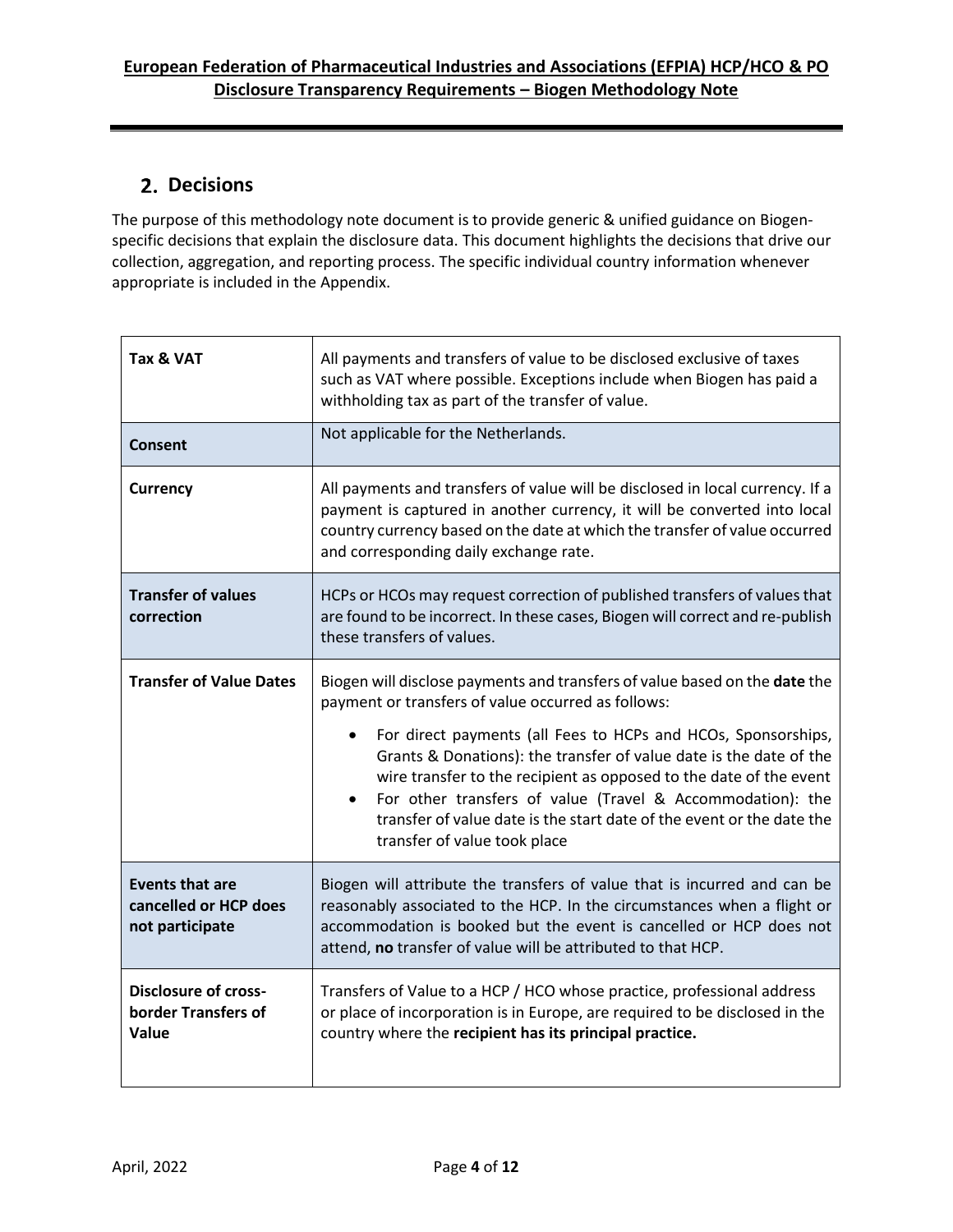| <b>Reporting of HCPs in</b><br><b>Countries where Biogen</b><br>does not have an<br><b>Affiliate</b> | Where there are transfers of value to European HCP's in countries where<br>there is not a Biogen presence; disclosure will be made on the<br>Headquarters website.                                                                                                                                                                                                  |
|------------------------------------------------------------------------------------------------------|---------------------------------------------------------------------------------------------------------------------------------------------------------------------------------------------------------------------------------------------------------------------------------------------------------------------------------------------------------------------|
| Language                                                                                             | Disclosure shall be made in language prescribed in the national code and<br>can be made available in English.                                                                                                                                                                                                                                                       |
| <b>Local Identifiers</b>                                                                             | Biogen will disclose the "Country Unique Identifier" for HCPs and/or<br>HCOs where the local code has mandated the population of this data<br>point                                                                                                                                                                                                                 |
| <b>Disclosure of Recipient</b>                                                                       | Biogen will disclose the entity or the legal person to whom we transferred<br>the value except in the circumstance when a transfer of value is made to<br>a HCO for a registration fee or travel expenses related to attending a<br>congress or symposia. In those situations, we will report the HCP whom<br>we consider the beneficiary of the transfer of value. |

## <span id="page-4-0"></span>**Submission Requirements**

| <b>Disclosure Method</b>                            | Biogen will publish the disclosure information for all the countries where<br>Biogen has an Affiliated office on the:                                                                                                                                                                                                                                                                                                                                                                                                                                                |
|-----------------------------------------------------|----------------------------------------------------------------------------------------------------------------------------------------------------------------------------------------------------------------------------------------------------------------------------------------------------------------------------------------------------------------------------------------------------------------------------------------------------------------------------------------------------------------------------------------------------------------------|
|                                                     | <b>Biogen Transparency website</b>                                                                                                                                                                                                                                                                                                                                                                                                                                                                                                                                   |
|                                                     | Biogen will also publish the disclosure information on the local Association<br>website/central registry wherever such local country requirement exists.                                                                                                                                                                                                                                                                                                                                                                                                             |
|                                                     | Biogen will publish for all other countries in scope of EFPIA where they do<br>not have an Affiliate on the Biogen Headquarters website located in Baar,<br>Switzerland.                                                                                                                                                                                                                                                                                                                                                                                             |
| <b>Disclosure Period</b>                            | Each reporting period shall cover a full calendar year.                                                                                                                                                                                                                                                                                                                                                                                                                                                                                                              |
| <b>Timing of Disclosure</b>                         | June 30 <sup>th</sup> unless local Association sets a specific date.                                                                                                                                                                                                                                                                                                                                                                                                                                                                                                 |
| <b>Public Disclosure</b><br><b>Retention Period</b> | Per the guidance from EFPIA, Biogen will ensure that the information<br>disclosed shall be required to remain in the public domain for a minimum<br>of 3 years after such information is disclosed in accordance with the<br>disclosure method unless, in each case:<br>A shorter period is required under applicable national data privacy<br>$\bullet$<br>or other laws or regulations; or<br>The recipient's consent relating to a specific disclosure, if required<br>$\bullet$<br>by applicable national law or regulation, has been revoked.<br>(Section 2.02) |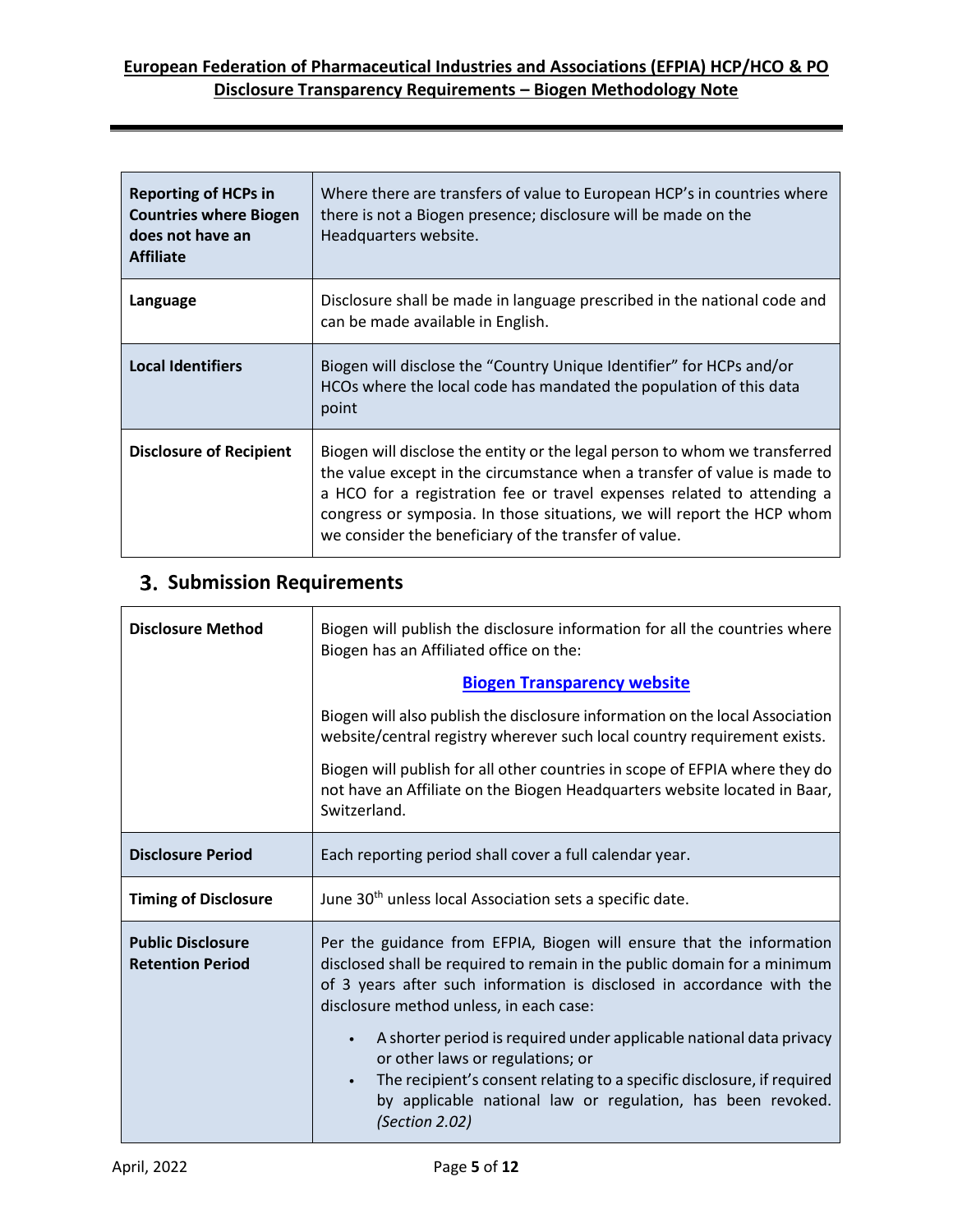| Documentation &<br><b>Records Retention</b> | Per the guidance from EFPIA, Biogen will ensure that all the transfers of<br>value required to be disclosed must be documented and retained for a<br>minimum of 5 years after the end of the relevant reporting period, unless<br>a shorter period is required under applicable national data privacy or other |
|---------------------------------------------|----------------------------------------------------------------------------------------------------------------------------------------------------------------------------------------------------------------------------------------------------------------------------------------------------------------|
|                                             | laws or regulations. (Section 2.07)                                                                                                                                                                                                                                                                            |

#### **Categories for Disclosure:** 4.

<span id="page-5-0"></span>

| <b>Description</b>                                                                           | Types of Transfer of Value Included to HCPs / HCOs                                                                                                                                                                                                                                                                                                                                                                                                                                                                                                                                                                                 |
|----------------------------------------------------------------------------------------------|------------------------------------------------------------------------------------------------------------------------------------------------------------------------------------------------------------------------------------------------------------------------------------------------------------------------------------------------------------------------------------------------------------------------------------------------------------------------------------------------------------------------------------------------------------------------------------------------------------------------------------|
| <b>Donations and Grants to</b><br>HCO's                                                      | Donations and Grants to HCO's that support healthcare including<br>donations, grants and benefits in kind to institutions, organizations or<br>associations that are comprised of HCP's and/or that provide<br>healthcare.                                                                                                                                                                                                                                                                                                                                                                                                         |
| <b>Research &amp; Development</b><br>(Disclosed at an aggregate<br>level)                    | Research and Development transfer of values to HCPs/HCOs associated<br>with:<br>Non-clinical (Good Laboratory Practice (GLP)<br>$\bullet$<br>Clinical trials in Phase I to Phase IV<br>$\bullet$<br>Investigator sponsored studies<br>$\bullet$<br>Non-interventional studies<br>$\bullet$                                                                                                                                                                                                                                                                                                                                         |
| <b>Contribution to costs of</b><br>Events (as per HCP Code):<br>1. Sponsorship<br>agreements | Events include all scientific professional meetings, congresses,<br>conferences, symposia and other similar events.<br>Sponsorships with HCOs/third party appointed by an HCO to manage an<br>Event.<br>Examples:<br>Rent of booths at an event<br>Advertisement space (in paper, electronic or other format)<br>$\bullet$<br>Satellite symposia at a Congress<br>$\bullet$<br>Sponsoring of speakers/faculty<br>$\bullet$<br>Drinks or meals provided by the organisers (included in the<br>"Sponsorship Agreement")<br>Courses provided by an HCO (where the Member Company<br>does not select the individual HCPs participating |
| <b>Contribution to cost of</b><br>Events:                                                    | Registrations fees related to attending a Congress or Symposia.                                                                                                                                                                                                                                                                                                                                                                                                                                                                                                                                                                    |
| 1. Registration Fees                                                                         |                                                                                                                                                                                                                                                                                                                                                                                                                                                                                                                                                                                                                                    |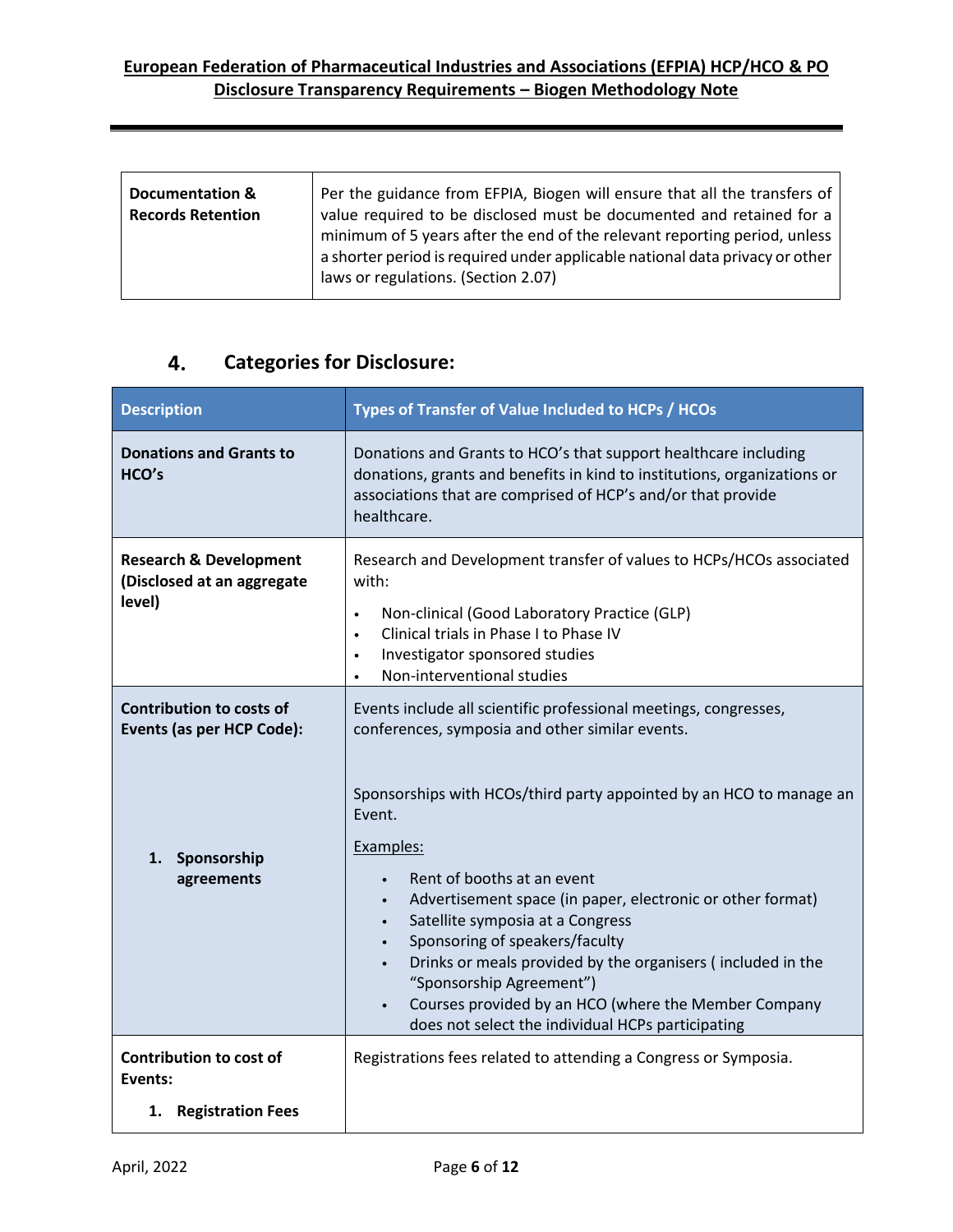| <b>Description</b>                                                                                                        | Types of Transfer of Value Included to HCPs / HCOs                                                                                                                                                                                                                                                                                                                                                                                                                                                                                                                                                    |
|---------------------------------------------------------------------------------------------------------------------------|-------------------------------------------------------------------------------------------------------------------------------------------------------------------------------------------------------------------------------------------------------------------------------------------------------------------------------------------------------------------------------------------------------------------------------------------------------------------------------------------------------------------------------------------------------------------------------------------------------|
| <b>Contribution to costs of</b><br>Events:<br>2. Travel &<br><b>Accommodation</b>                                         | Travel in relation to attending a Congress or Symposia.<br>$\bullet$<br>Accommodation in relation to attending a Congress or Symposia.<br>$\bullet$<br>Example:<br>Fees for airfare, train, boat or ferry (incl. booking fees)<br>$\bullet$<br>Car rental, car services, taxi transfers<br>$\bullet$<br>Parking fees<br>$\bullet$<br>Petrol<br>$\bullet$<br>Tolls<br>Etc.<br>Note: Meals that are part of a reimbursement to an HCP may be<br>included in the Travel & Accommodation amount                                                                                                           |
| Fee for service and<br>consultancy:<br>1. Fees                                                                            | Transfers of value resulting from or related to contracts between<br>Member Companies and institutions, organisations, associations, or<br>HCPs under which such institutions, organisation, associations, or HCPs<br>provide any type of services to a Member Company, or any other type<br>of funding not covered in the previous categories.<br>Examples:<br>Speaker fees<br>$\bullet$<br>Speaker training<br>$\bullet$<br><b>Medical writing</b><br>$\bullet$<br>Data analysis<br>$\bullet$<br>Development of education materials<br>$\bullet$<br><b>General Consulting/Advising</b><br>$\bullet$ |
| Fee for service and<br>consultancy:<br>2. Related expenses<br>agreed in the fee for<br>service or consultancy<br>contract | Related expenses agreed in the fee for service or consultancy contract:<br>Example:<br>Fees for airfare, train, boat or ferry (incl. booking fees)<br>Car rental, car services, taxi transfers<br>٠<br>Parking fees<br>$\bullet$<br>Petrol<br>Tolls<br>Etc.                                                                                                                                                                                                                                                                                                                                           |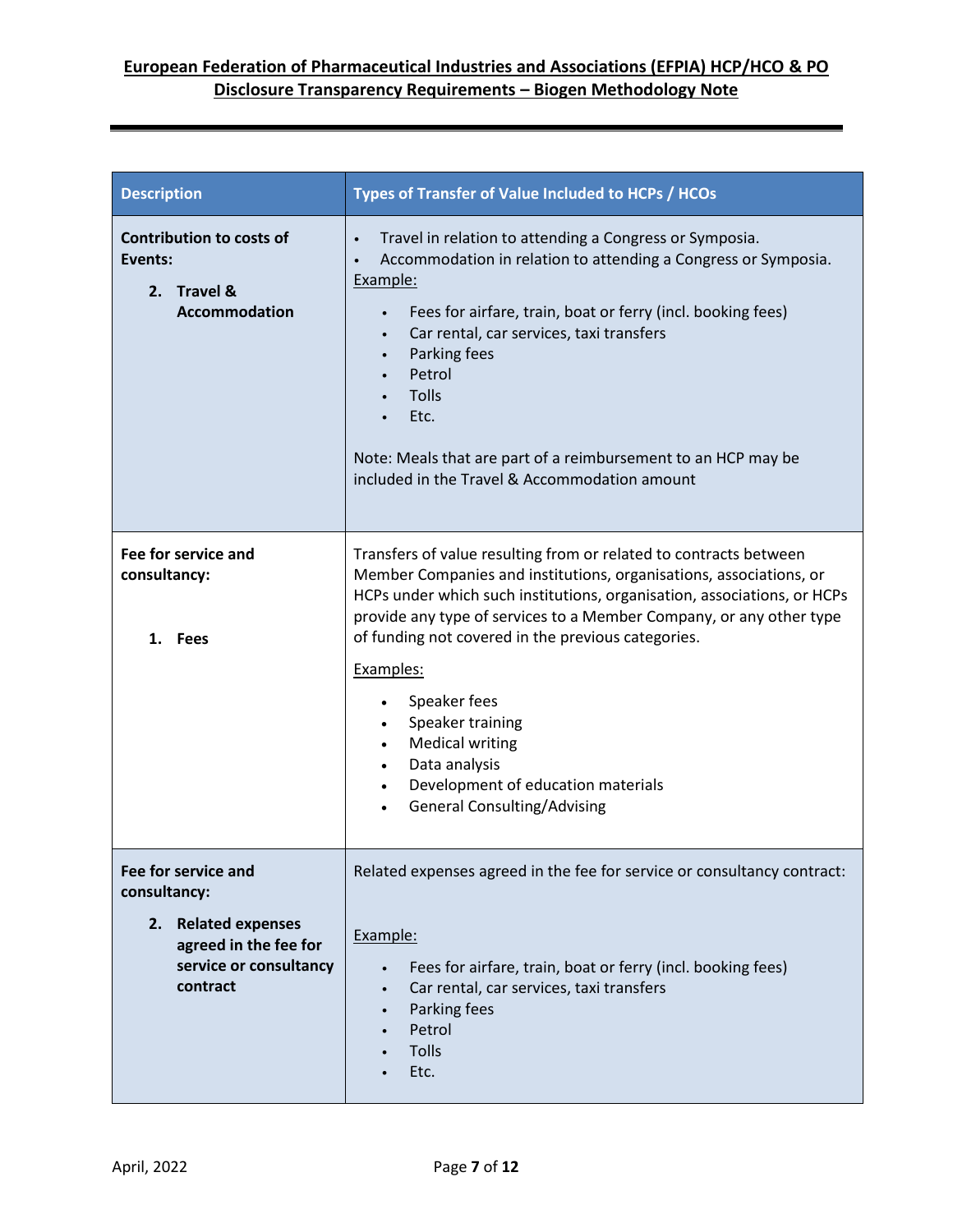| <b>Description</b> | Types of Transfer of Value Included to HCPs / HCOs                                                              |
|--------------------|-----------------------------------------------------------------------------------------------------------------|
|                    | Note: Meals that are part of a reimbursement to an HCP will be<br>included in the Travel & Accommodation amount |

| <b>Description</b>                                                         | Type of Transfer of Value Included to POs                                                                                                                                                                                                   |
|----------------------------------------------------------------------------|---------------------------------------------------------------------------------------------------------------------------------------------------------------------------------------------------------------------------------------------|
| Financial support and/or<br>significant indirect/non-<br>financial support | Disclosure must include a total amount paid, monetary value or non-<br>monetary benefit.<br>Example for indirect/non-financial support:<br>Fees to Third Party for the benefit of PO<br>Hours spent by employees to support PO's activities |
|                                                                            |                                                                                                                                                                                                                                             |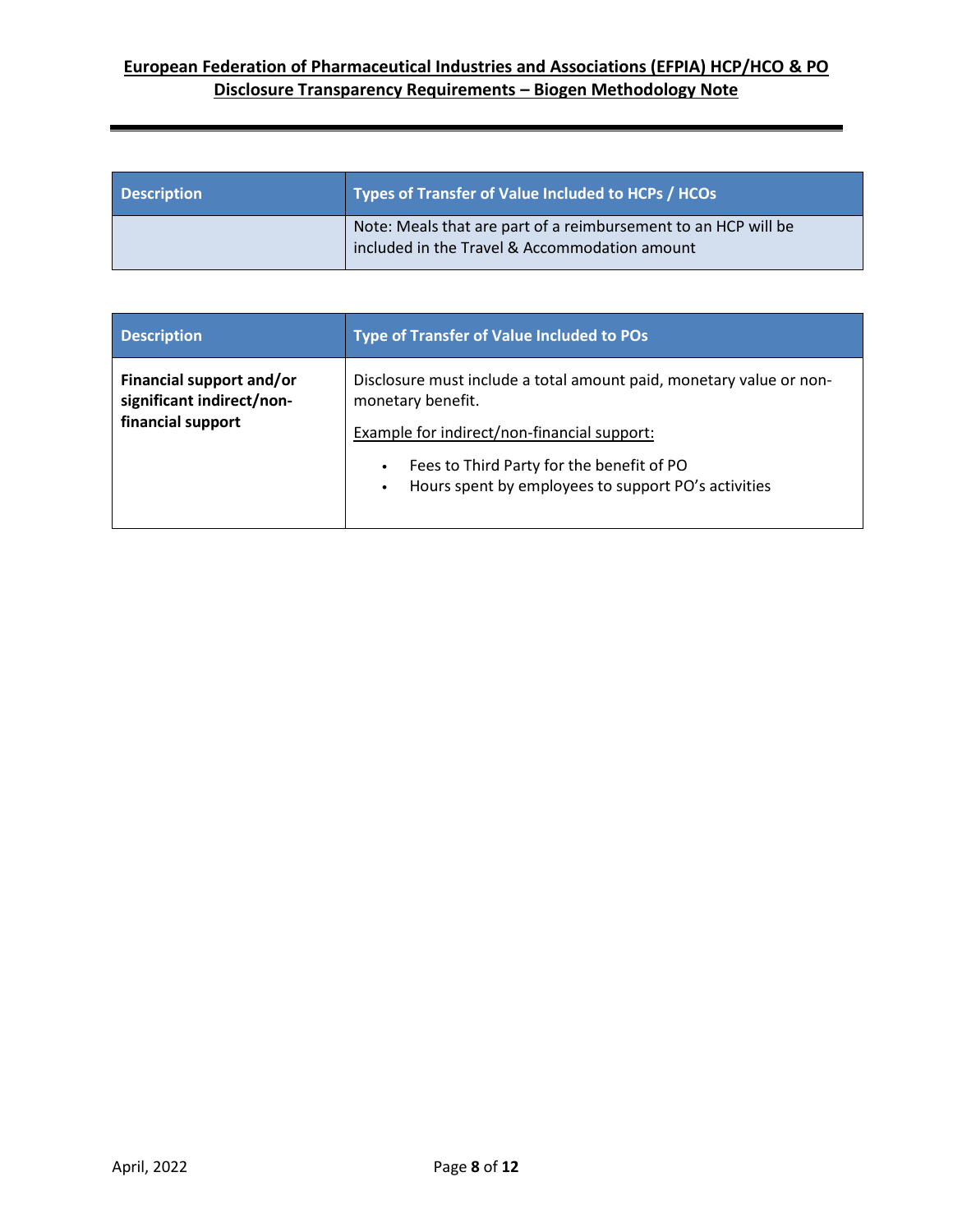## <span id="page-8-0"></span>**Definitions**

#### **HCO**

Any legal person (i) that is a healthcare, medical or scientific association or organisation (irrespective of the legal or organisational form) such as a hospital, clinic, foundation, university or other teaching institution or learned society (except for patient organizations within the scope of the PO Code) whose business address, place of incorporation or primary place of operation is in Europe or (ii) through which one or more HCPs provide services. Per guidance from local Associations in some countries, if the personal name of the HCP is contained in the name of the legal entity, namely "self-incorporated HCP", then the HCO will be considered a HCP for consent and disclosure purposes.

#### **HCP**

Any natural person that is a member of the medical, dental, pharmacy or nursing professions or any other person who, in the course of his or her professional activities, may prescribe, purchase, supply, recommend or administer a medicinal product and whose primary practice, principal professional address or place of incorporation is in Europe. For the avoidance of doubt, the definition of HCP per the EFPIA Code includes: (i) any official or employee of a government agency or other organisation (whether in the public or private sector) that may prescribe, purchase, supply or administer medicinal products and (ii) any employee of a Member Company whose primary occupation is that of a practising HCP, but excludes (x) all other employees of a Member Company and (y) a wholesaler or distributor of medicinal products, and subject to local requirements.

#### **PO** (Patient Organization)

Non-for-profit legal person/entity (including the umbrella organisation to which it belongs), mainly composed of patients and/or caregivers, that represents and/or supports the needs of patients and/or caregivers and which business address, place of incorporation or primary place of operation is in Europe.

#### **Donations and Grants**

Collectively, means those donations and grants (either cash or benefits in kind) within the scope of Article 11 of the HCP Code.

#### **Events**

All promotional, scientific or professional meetings, congresses, conferences, symposia, and other similar events (including, but not limited to, advisory board meetings, visits to research or manufacturing facilities, and planning, training or investigator meetings for clinical trials and noninterventional studies) (each, an "**Event**") organised or sponsored by or on behalf of a company (*Article 10 of the HCP Code*).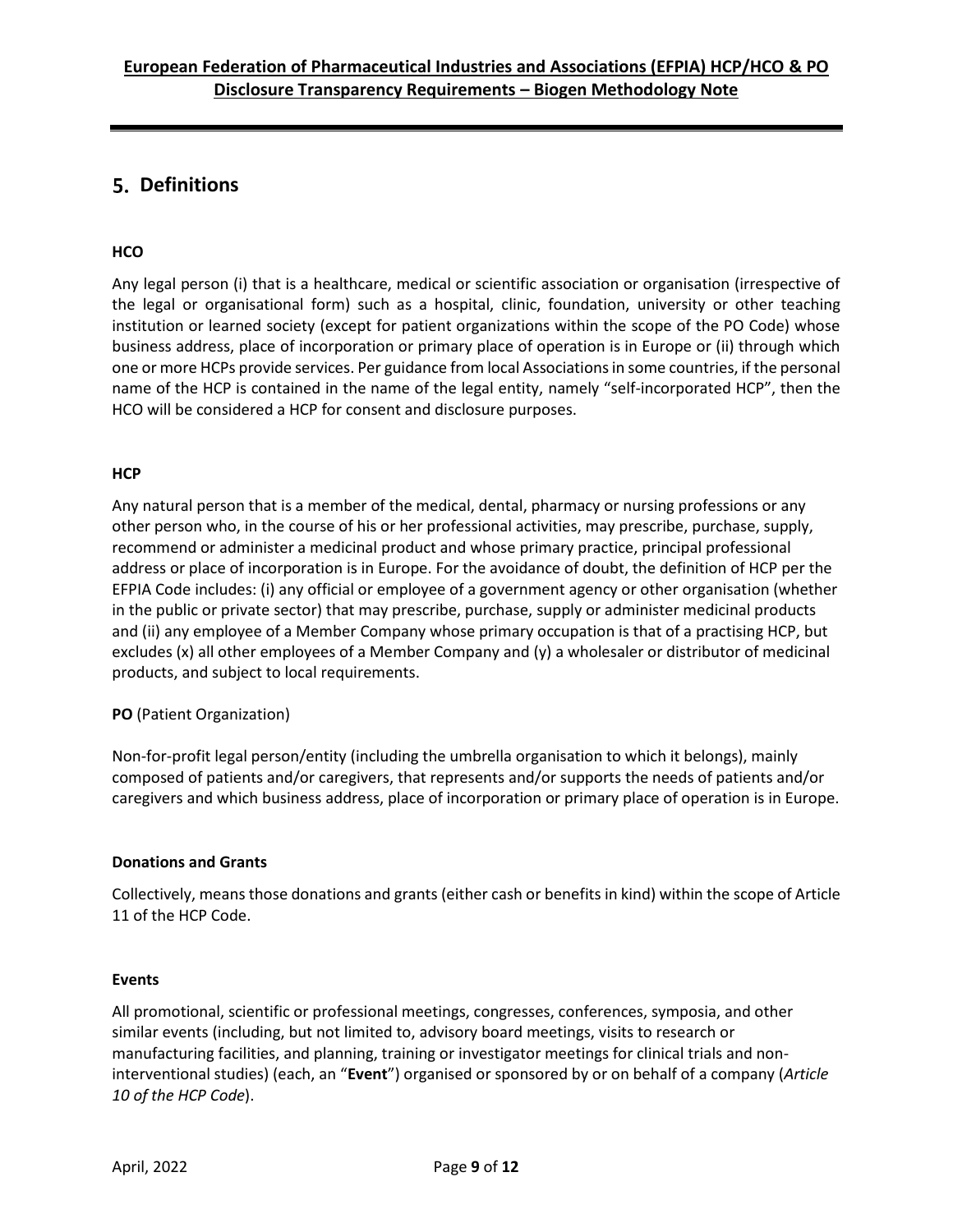#### **HCP Code**

EFPIA Code on the Promotion of Prescription-Only Medicines to, and Interactions with, Healthcare Professionals, adopted by the EFPIA Board on 5 July 2007 and ratified by the EFPIA Statutory General Assembly on 19 June 2008, amended on 14 June 2011, and as further amended on 24 June 2013, and as may be amended, supplemented or modified from time to time.

#### **Medicinal Products**

(a) Any substance or combination of substances presented as having properties for treating or preventing disease in human beings; or (b) any substance or combination of substances which may be used in or administered to human beings either with a view to restoring, correcting or modifying physiological functions by exerting a pharmacological, immunological or metabolic action, or to making a medical diagnosis. (*Article 1 of Council Directive 2001/83/EC, as amended*)

#### **Member Associations**

Collectively, the national member associations or their constituent members, as the context may require, that are members of EFPIA and bound by the EFPIA codes of practice.

#### **Member Companies**

Collectively, "corporate members" (as defined in the HCP Code) of EFPIA, their respective parent companies, if different, subsidiary companies (irrespective of whether a subsidiary is a company or such other form of enterprise or organisation) and any companies affiliated with corporate members or their subsidiaries if such affiliated companies have agreed to be bound by this Code.

#### **Recipient**

Any HCP or HCO or PO as applicable per local requirements, in each case, whose primary practice, principal professional address or place of incorporation is in Europe.

#### **Research and Development Transfers of Value**

Transfers of Value to HCPs or HCOs related to the planning or conduct of (i) non-clinical studies (as defined in *OECD Principles on Good Laboratory Practice*); (ii) clinical trials (as defined in Directive 2001/20/EC); or (iii) non-interventional studies that are prospective in nature and that involve the collection of patient data from or on behalf of individual, or groups of, HCPs specifically for the study (*Section 15.02 of the HCP Code*).

#### 1. **Non-clinical studies as defined in the OECD Principles on Good Laboratory Practice**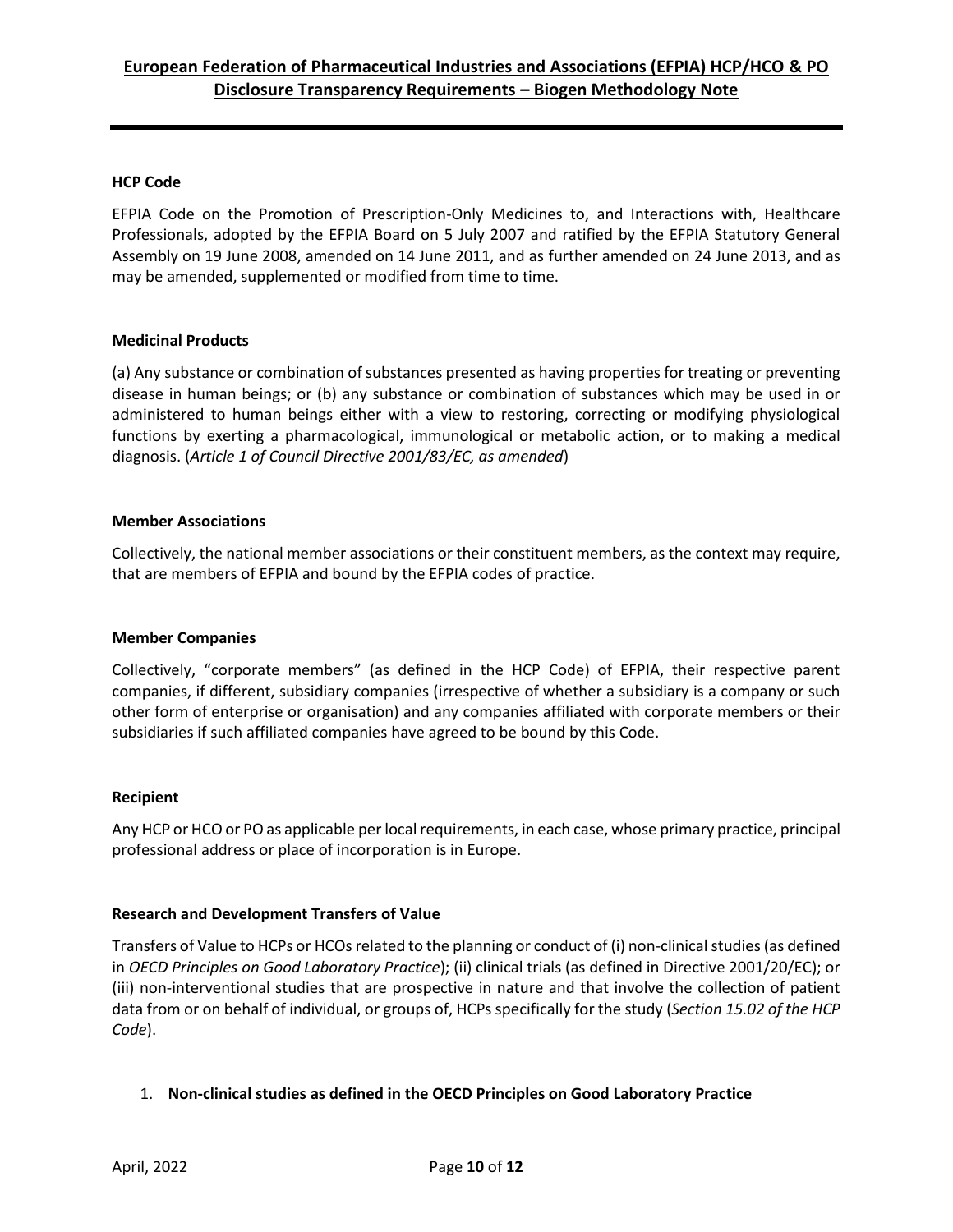The OECD Principles on Good Laboratory Practice (as latest revised in 1997) define non-clinical studies as follows (Section  $I - 2$ . Definitions of Terms; section 2.3.1):

*Non-clinical health and environmental safety study, henceforth referred to simply as "study", means an experiment or set of experiments in which a test item is examined under laboratory conditions or in the environment to obtain data on its properties and/or its safety, intended for submission to appropriate regulatory authorities.* 

For complete reference, see [www.oecd.org](http://www.oecd.org/)

#### 2. **Clinical trials (as defined in Directive 2001/20/EC)**

The EU Directive 2001/20/EC (Article 2(a)) defines clinical trials as:

*any investigation in human subjects intended to discover or verify the clinical, pharmacological and/or other pharmaco-dynamic effects of one or more investigational medicinal product(s), and/or to identify any adverse reactions to one or more investigational medicinal product(s) and/or to study absorption, distribution, metabolism and excretion of one or more investigational medicinal product(s) with the object of ascertaining its (their) safety and/or efficacy.* 

For complete reference, see [EUR-lex.europa.eu.](http://eur-lex.europa.eu/)

#### 3. **Non-interventional studies**

The EU Directive 2001/20/EC (Article 2(c)) defines non-interventional trials as:

*Study (ies) where the medicinal product(s) is (are) prescribed in the usual manner in accordance*  with the terms of the marketing authorisation. The assignment of the patient to a particular *therapeutic strategy is not decided in advance by a trial protocol but falls within current practice and the prescription of the medicine is clearly separated from the decision to include the patient in the study. No additional diagnostic or monitoring procedures shall be applied to the patients and epidemiological methods shall be used for the analysis of collected data.*

#### **Transfers of Value**

Direct and indirect transfers of value, whether in cash, in kind or otherwise, made, whether for promotional purposes or otherwise, in connection with the development and sale of generic or branded prescription-only Medicinal Products exclusively for human use. Direct transfers of value are those made directly by a Member Company for the benefit of a Recipient. Indirect transfers of value are those made on behalf of a Member Company for the benefit of a Recipient, where the identity of such Member Company is known to or can be identified by the Recipient.